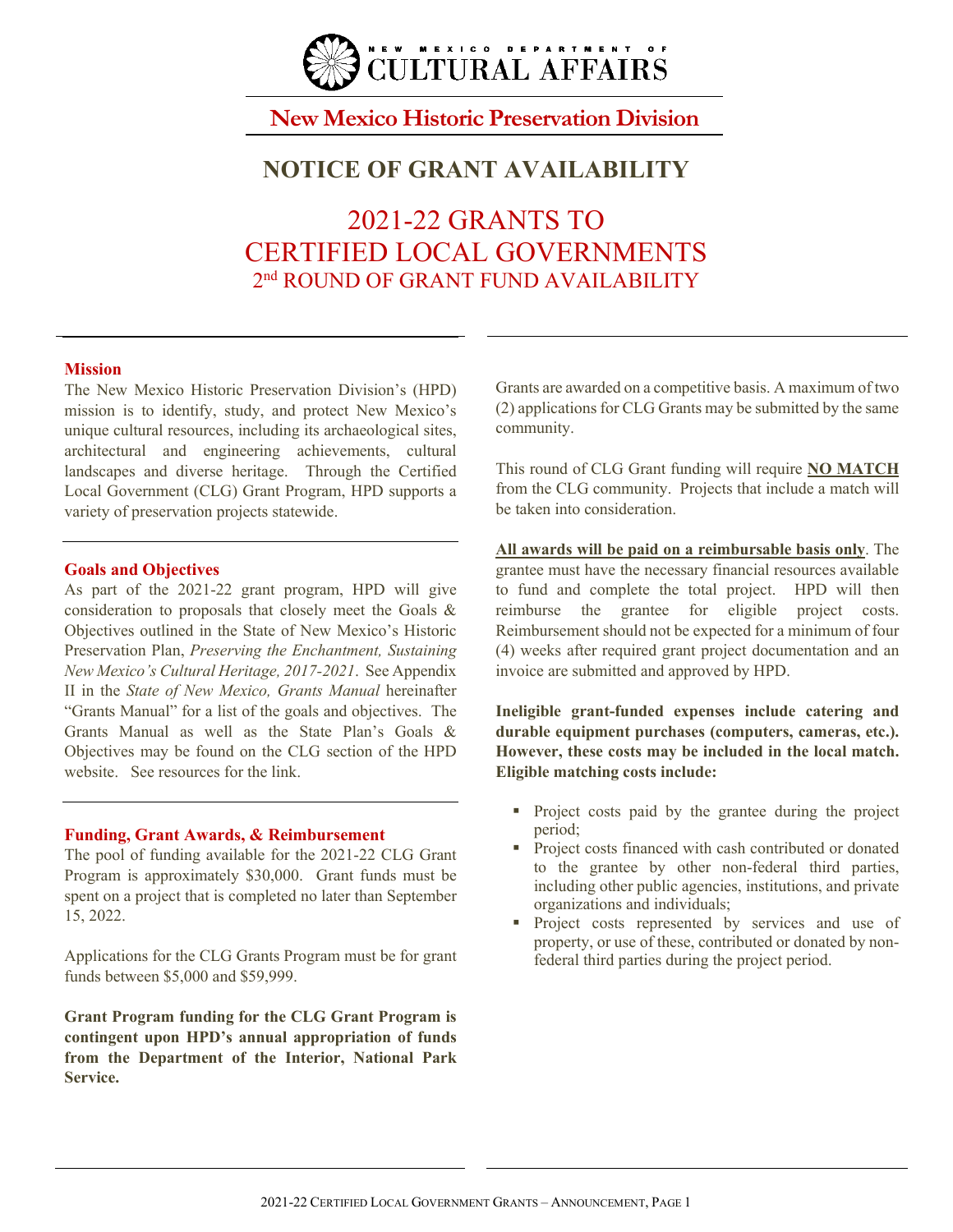Instructions for completing Grant Reporting Forms and the required documentation needed to support grant expenditures is explained in the *Grants Manual*. Only project activities that are completed before the end of the grant period, September 30, 2022, will be considered for reimbursement.

HPD may withhold up to 50% of the reimbursement, pending receipt and approval of the finished project deliverables. Final reimbursement requests must be Final reimbursement requests must be submitted by September 30 after completion of the project. Final reimbursement will be held by HPD until the project work products are determined to be satisfactory.

### **Grant Schedule**

| <b>CLG Grant Applications Due:</b> |  | May 27, 2022                           |
|------------------------------------|--|----------------------------------------|
| <b>Grant Selection</b>             |  | ASAP                                   |
| Notice of Award                    |  | ASAP                                   |
| Contract Period:                   |  | from the establishment of              |
|                                    |  | a purchase order to September 30, 2022 |

### **The 2021-22 Grant Program – Eligible Project Types**

This grant program is for the following types of work:

- CLG Support/CLG Partnership Activities/Training
- Survey Projects & Historic Contexts
- New  $&$  Updated National Register nominations
- Planning Projects
- **Preservation Education & Outreach Programs**
- Publications
- Cultural Resource Documentation
- Construction, Restoration, Rehabilitation, or Stabilization of Buildings, Sites or Structures
- Information Management & Technology
- NAPC Conference Attendance

### *Below are descriptions of the eligible project types*

### *CLG Staff Support & CLG Community Partnerships*

Certified Local Governments may opt to utilize CLG grant funds to support the hiring of, or continuation of, a staff person supporting the CLG program at the local level. CLG Communities may opt to partner with another CLG community to hire a consultant to fulfill the staff support position in both communities.

Staff/consultant must meet the Secretary of the Interior's Professional Qualifications. See CLG website for more information on the SOIPQs.

### *Survey Projects & Historic Contexts*

Identifying and documenting historic resources is a high priority when developing an effective historic preservation program. Surveys are undertaken to identify and gather information on prehistoric and historic properties such as buildings, structures, archaeological sites, landscapes, and districts. The purpose of a survey is to make well-informed

decisions about the relative importance and future preservation of historic resources.

Decisions regarding the future preservation of cultural properties are dependent on an in-depth understanding of the historic development of a community**.** A planning study of a particular resource or related resources (e.g., historic districts, cultural landscapes, archaeological sites, railroad-related buildings, traditional neighborhoods, etc.) will result in a thorough knowledge of the resources and an assessment of their relative importance. Thematic studies are useful for threatened properties, resources that are not well understood by the public, and for common resources where evaluation is difficult. Other types of survey documents include:

**Intensive Surveys.** An intensive survey is a close and careful look at the geographical area or theme being surveyed and is designed to precisely identify cultural properties. It involves a thorough inspection and documentation of cultural properties in the field focusing on those 45 years of age or older. Each property should have an inventory form (New Mexico Historic Cultural Properties Inventory (HCPI)) completed with a photograph, description, construction date, physical changes, historical information, and a National Register evaluation of the property.

**Oral Histories.** Oral histories are often the only way to document community or neighborhood histories that are not identified through standard public records but are richly represented in the memories of the people and their associated cultural values. An oral history project should be structured so as to inform the development of a historic context and/or survey.

### **Architectural and Archaeological Surveys.**

Architectural and archaeological surveys should be updated regularly to consider properties that may have achieved significance since the survey was originally conducted and to incorporate resources that were initially overlooked. Updating an existing survey offers an opportunity to identify and document physical changes that have occurred to a property and its surroundings since the last survey and to reevaluate the property within broader historic contexts using local, New Mexico, and National Register criteria. New or updated archaeological surveys will require completion of Laboratory of Anthropology and NMCRIS Information Abstract Forms as well as HCPI forms.

Final Survey Project Requirements.A Final Survey Report is required. Three copies of the final survey report should be provided along with a PDF version. The survey report is a separate document than the Final Grant Reporting Documents, which are the responsibility of the grantee. Two copies of final HCPI forms are required by HPD. One USB drive is required that contains all of the inventory forms in digital format and scanned photographs or JPG/TIFF files*.*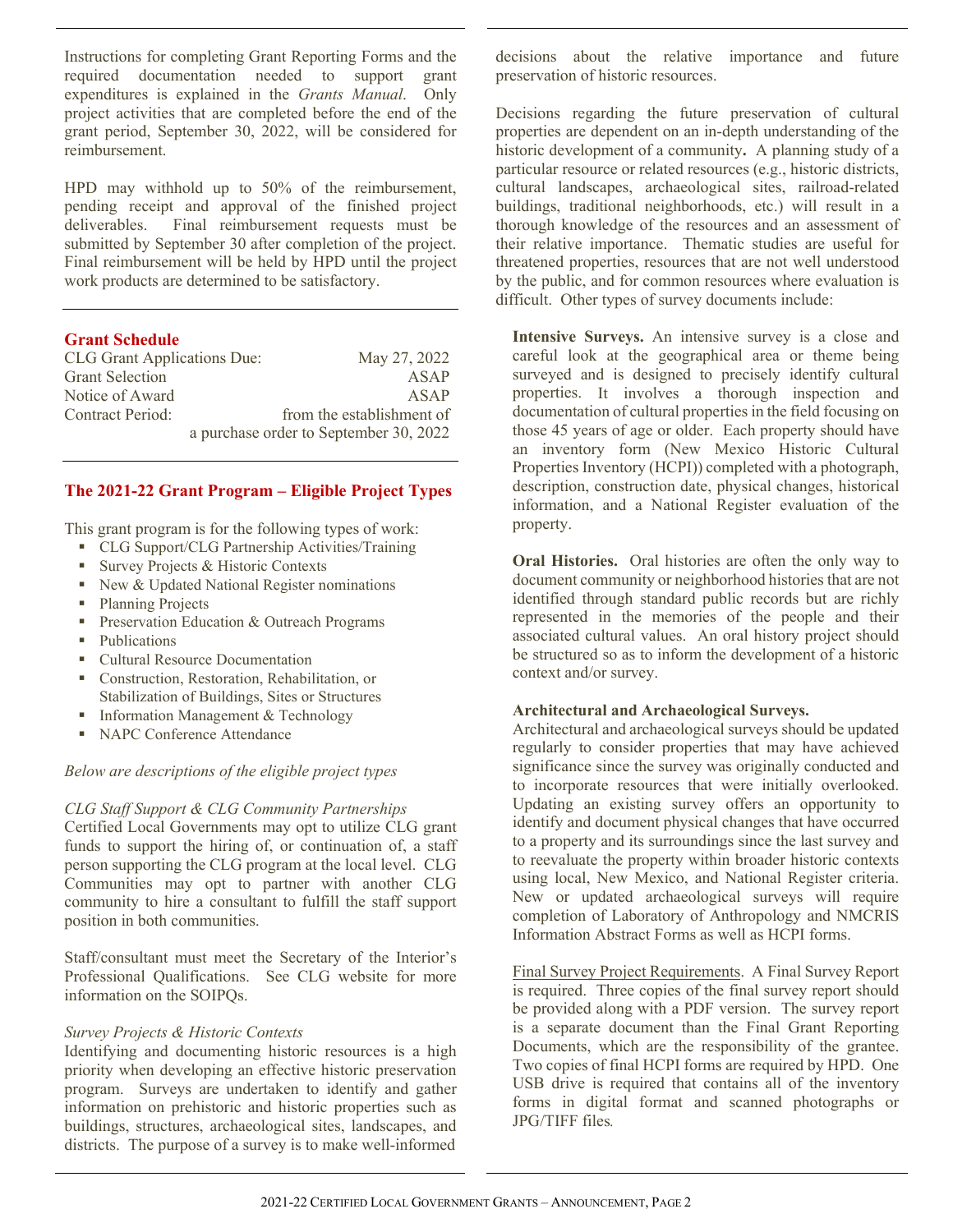### *New & Updated National Register Nominations*

In addition to supporting new nominations of individual properties, districts and multiple property documentation forms, HPD encourages applicants to revise existing nominations. For districts, revisions involve updating the lists of contributing and non-contributing properties and the reevaluation of their periods of significance**. Applications for new and updated NR Nominations must have the owner's consent for an individual property or 50% of the owners of properties in proposed districts at the time the grant agreement is executed.** 

### *Planning Projects*

Planning projects promote the preservation of existing resources and develop principles and techniques for future preservation and rehabilitation projects. Municipal and/or county comprehensive plans and local preservation plans should be periodically amended to incorporate new information, such as recent designations, preservation ordinance amendments, design review issues, and revised goals and objectives.

### **Comprehensive Community Preservation Plan**.

A preservation plan typically has several elements: the identification of historic and prehistoric resources; an evaluation of resources; and a protection strategy. The preservation plan should incorporate a range of possible strategies for preserving and enhancing historic properties, and it should integrate preservation efforts into the community's goals and comprehensive long-range and short-range plans.

### **Archaeological Resource Protection Plan**.

Archaeological resources are extremely susceptible to inadvertent damage. Protection plans take into account detailed identification and determination of resource significance, potential sources of negative impacts and counteractions, an exploration of strategies for future protection and management, the place of the archaeological resources within the overall preservation plan for the local community and ways to enhance public appreciation and understanding of the resources.

### **Feasibility Studies and Structural Assessment**.

Proposals related to structural restoration or work on an archaeological site, preparation of architectural plans, specifications and feasibility studies, are eligible grant projects. Applications for these projects require name of property owner, street address, current and proposed use of structure, plans, specs and construction estimates, RFPs, and Scope of Work documents. Acquisition of historic buildings; projects involving active churches or those used for religious purposes; and historic markers/signage are not eligible projects*.*

### **Historic Structure Report**.

Historic Structure Reports provide documentary, graphic, and physical information about a property's history and existing condition. Broadly recognized as an effective part of preservation planning, a Historic Structure Report also addresses management or owner goals for the use or re-use of the property. It provides a thoughtfully considered argument for selecting the most appropriate approach to treatment, prior to the commencement of work, and outlines a scope of recommended work. The report serves as an important guide for all changes made to a historic property during a project: repair, rehabilitation, or restoration; and can also provide information for maintenance procedures. Proposed work outlined in the report must comply with *The Secretary of the Interior's Standards for the Treatment of Historic Properties.* Finally, it records the findings of research and investigation, as well as the processes of physical work for future researchers.

### **Cultural Landscape Report.**

A Cultural Landscape Report (CLR) is an inventory of a specific area that defines its boundaries by summarizing its history and describing its current condition. A CLR also makes recommendations about its treatment.

# **Ordinance Developments & Revisions**

### **Applications for Certified Local Government Status**.

Applications for the revision of a preservation ordinance, and completion of application and supporting materials for a community to support a Certified Local Government program, will be considered. The preservation ordinance provides the legal basis for a local jurisdiction's historic preservation program. All CLGs are required to have an ordinance in place that meets certain minimum requirements specified in the CLG Grant Application. Procedures can be found on the nmhistoricpreservation.org website.

### *Design Guidelines for Designated Historic Properties.*

Design Guidelines can be an essential document for local review of work proposals on historic properties. Design Guidelines often explain, expand, and interpret general design criteria found in the preservation ordinance; provide a basis for making fair decisions; protect the value of investments in historic properties and neighborhoods that might be threatened by poorly managed growth; reinforce the character of a historic area; ensure consistence in the design review process; and provide predictability for anyone working on a historic resource. Guidelines may address design community-wide, focus on particular property types or styles, or treat particular neighborhoods or districts. Applicants must demonstrate a commitment to developing guidelines that are based on the principles in *The Secretary of the Interior's Standards for the Treatment of Historic Properties*.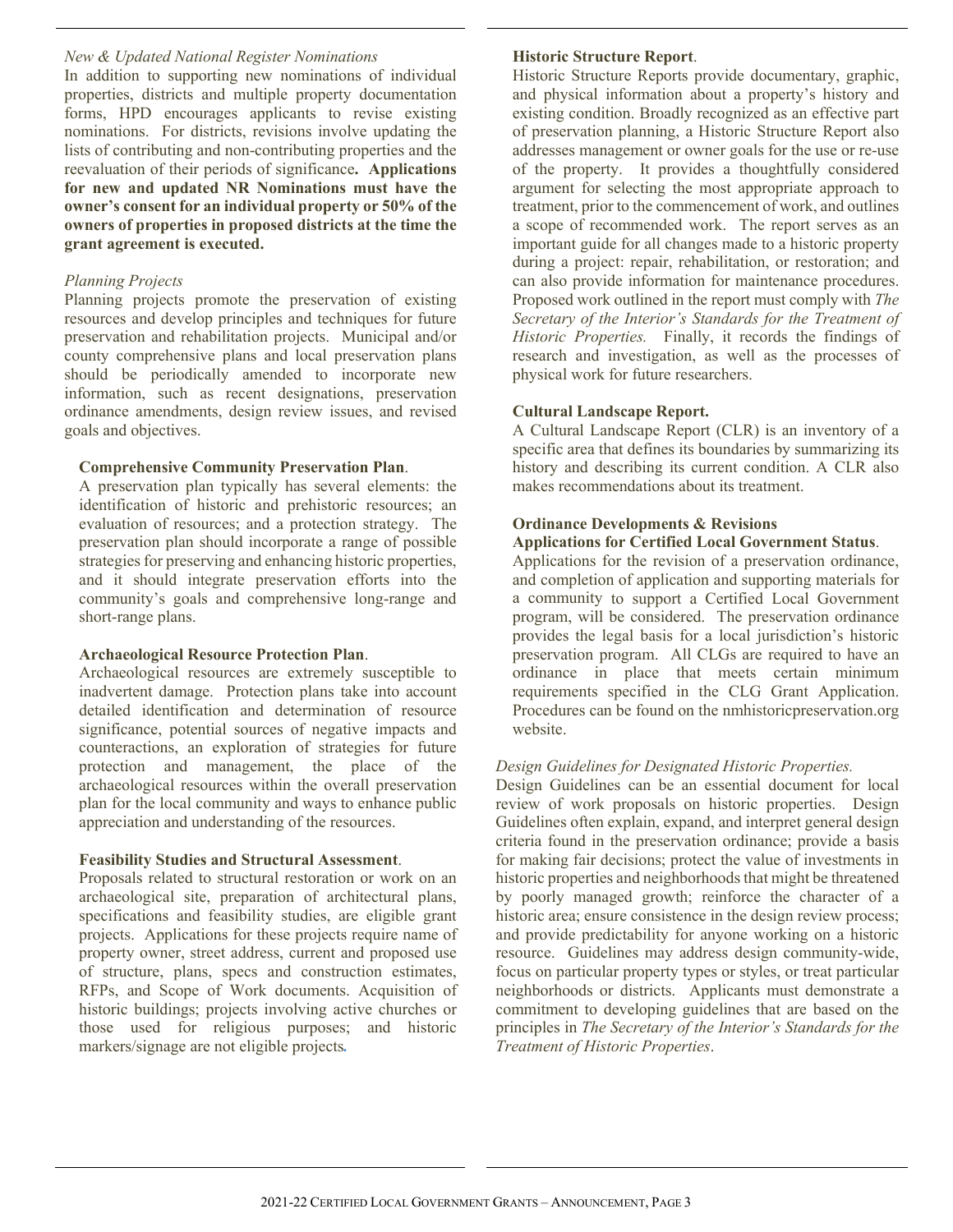### *Preservation Education & Outreach Programs*

HPD will consider funding educational and outreach programs that will promote historic preservation. Grant applications should indicate how the proposed program meets a critical need in a way that is both innovative, costeffective and reaches a wide audience. The types of projects that will be considered may include but are not limited to:

- Hosting a regional historic preservation workshop;
- Hosting webinars or developing eLearning on historic preservation topics;
- Developing a mobile app for making information available about local historic resources;
- Developing educational materials and outreach efforts to provide homeowners with guidance regarding design solutions, appropriate materials, and sources for such materials to help homeowners better preserve and maintain their properties;
- Developing a citizen's guide to historic preservation in the community which is available in print and online;
- Collaborating with local educators to develop a curriculum module that engages students in learning more about a community's history.

### *Publications*

Reprint, digital re-mastering, or preparation of public information pamphlets, brochures, along with electronic publishing and distribution of research, outreach, and education materials, may be considered. Draft and final content must be pre-approved by HPD before publishing.

### *Information Management & Technology*

Applications for grant projects that involve innovative technology in acquiring, managing and disseminating information about cultural resources are encouraged. Projects that may be considered include, but are not limited to phone applications, website design and databases. Software and licensing fees are allowable project costs.

*Construction, Restoration, Rehabilitation, or Stabilization of Buildings, Sites or Structures (Brick & Mortar Projects)* Grant funds are available for projects that involve the construction, restoration, rehabilitation, or stabilization of historic structures. Eligible structures must be listed in the National Register of Historic Places either individually or be a contributing resource in a listed historic district. All work must meet the Secretary of the Interior's Standards and be reviewed and approved prior to starting construction. Property owners in receipt of CLG funds must commit to preserving their properties for a period of years. The intent is to ensure that public funds are invested wisely for the long-term preservation of historic structures. Projects receiving up to \$10,000 will require the signing of a Preservation Agreement. A covenant will be recorded for any grant project over \$10,000. The property owner is obligated for 5 years for funding up to \$24,999.

### *Training*

Grant funds are available this year for interested CLG Staff and Commission members to attend the National Alliance of Preservation Commissions FORUM Conference held in Cincinnati, OH. This conference is held every two years and is the only conference for preservation commissions. Visit **[HTTPS://FORUM.NAPCOMMISSIONS.ORG/](https://forum.napcommissions.org/)** for more information. In the past, conference registration, travel, hotel, and per diem have been covered. To apply to attend the conference, please complete a Trip Cost Estimate as part of your application. Note that conference attendance is available on a first come, first served basis and funds are limited.

### **Applicants**

Applications for the Certified Local Government Grant Program are open to the following communities which have been certified via HPD and the NPS:

| City of Albuquerque      | Village of Columbus    |
|--------------------------|------------------------|
| City of Deming           | City of Las Vegas      |
| <b>Los Alamos County</b> | <b>Lincoln County</b>  |
| City of Santa Fe         | Village of Santa Clara |
| Town of Taos             | City of Las Cruces     |

*Be sure that the project team meets the requirements as set forth in the Secretary of the Interior's Professional Qualifications Standards.*

*\_\_\_\_\_\_\_\_\_\_\_\_\_\_\_\_\_\_\_\_\_\_\_\_\_\_\_\_\_\_\_\_\_\_\_\_\_\_\_\_\_\_\_\_\_\_\_\_*

### **Grantee Obligations & Requirements**

Grant recipients will be required to execute a legally binding Grant Agreement with HPD. The Grant Agreement includes a Scope of Work, Project Schedule, and Project Budget. The scope of work cannot be substantively changed once the grant is awarded and the Grant Agreement signed.

Failure on the part of the grant recipient to begin the project in a timely manner or to perform as agreed may result in HPD taking action through a Notice of Default. Depending on the terms of the contract between the consultant and the grant recipient, a consultant's failure to perform could leave the grant recipient with costs that would not be reimbursed through the grant. HPD typically holds a significant portion of the grant amount in reserve, authorizing disbursement only after it has reviewed and accepted final grant products and deliverables. HPD recommends that grant recipients set up their contracts with consultants with a payment schedule that provides similar controls.

For more information about Grant Requirements please review the *Grants Manual* found on the HPD website under grants and Certified Local Governments – see link under Resources.